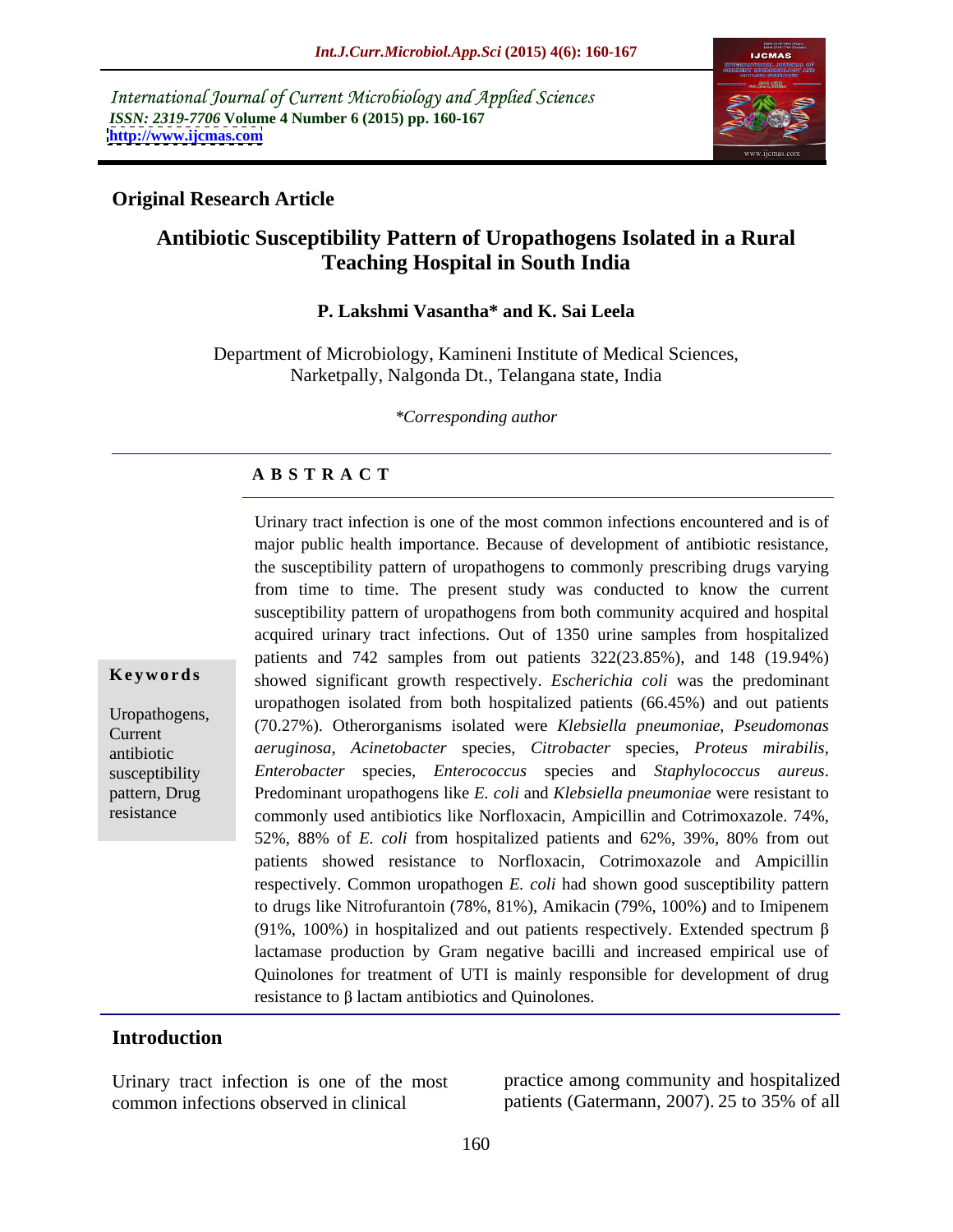females suffer from urinary tract infection production in Gram negative bacilli and (UTI) at some stage in their lives. UTI forms Methicillin resistance in Staphylococcus 40 50% of the total nosocomial infections. aureus was detected by using CLSI guide Urinary tract infection often results in serious complications like secondary bacteremia and sepsis leading to a rise in **Results and Discussion** mortality. Extremities of age, female gender, pregnancy, instrumentation, neurological A total of 1350 urine samples from dysfunction, renal disease, expression of A, hospitalized patients and 742 from out B and H blood group oligosaccharides on patients were collected. Among hospitalized the surface of epithelial cells are the patients 322 (23.85%) showed significant predisposing factors for the development of growth. 810(60%) samples were sterile. UTI. Treatment of UTI depends on 35(2.59%) samples showed insignificant etiological agents and their antibiotic susceptibility pattern. As susceptibility pattern is varying because of development of (19.94%) drug resistance in uropathogens, it became 497(66.98%) samples were sterile.18 (2.4%) necessary for physicians to have current showed insignificant growth and knowledge about antibiotic susceptibility pattern (Manjunath *et al.,* 2011; Kumar *et al.,* 2006). This study was conducted to In hospitalized patients, out of 322 culture know the current antibiotic susceptibility positive samples, Gram negative bacilli pattern in common uropathogens isolated in (94.40%) were predominate over Gram

This study was conducted in department of Pseudomonas aeruginosa 16(4.96%), south India from May 2014 to March species 8(2.48%), *Proteus mirabilis* from Foley's catheter in catheterized species 12(3.72%) was predominant patients. All samples were inoculated on followed by Staphylococcus aureus blood agar and Mac Conkeys medium by using calibrated loop technique. Urine microscopy was done to see pus cells. In In outpatients also E. coli was the mid-stream urine samples,  $>10^5$  colony predominant organism  $104(70.27%)$ forming units per ml (CFU/ml) of urine was followed by Klebsiella pneumoniae considered as significant bacteriruria. Identification of growth was done by standard biochemical methods (Collee *et al.,* In hospitalized patients, females 256 1999). The antibiotic susceptibility testing (79.50%) were infected more commonly was carried out by using Kirby-Bauer disc compared to males 66 (20.49%). Among diffusion method following guidelines of females, reproductive age group 21–30 years Clinical Laboratory Standard Institute women (42.57%) were predominantly (CLSI). Extended spectrum  $\beta$  lactamase

lines (CLSI, 2014).

# **Results and Discussion**

growth and 183 (13.55%) were polymicrobial. Among out patients 148 showed significant growth, showed insignificant growth and 79(10.64%) were contaminated.

a rural teaching hospital in south India. positive (5.99%). *Escherichia coli* (66.45%) **Material and Methods** isolated. Other Gram negative bacilli Microbiology, in a rural teaching hospital in *Acinetobacter* species 9(2.79%), *Citrobacter* 2015.Clean catch midstream urine (CCMU) 5(1.55%), *Enterobacter* species 1(0.31%). were collected from ambulatory patients and Among Gram positive isolates *Enterococcus* (94.40%) were predominate over Gram was the predominant etiological agent isolated were *Klebsiella* species 51(15.84%), *Pseudomonas aeruginosa* 16(4.96%), species 8(2.48%), *Proteus mirabilis* species 12(3.72%) was predominant followed by *Staphylococcus aureus*  $6(1.86\%)$ .

 $5$  colony and  $\sin t$  consider  $104(70.279)$ colony predominant organism  $104(70.27%)$ In outpatients also *E. coli* was the predominant organism 104(70.27%) followed by *Klebsiella pneumoniae* 44(29.72%).

infected compared to other age groups.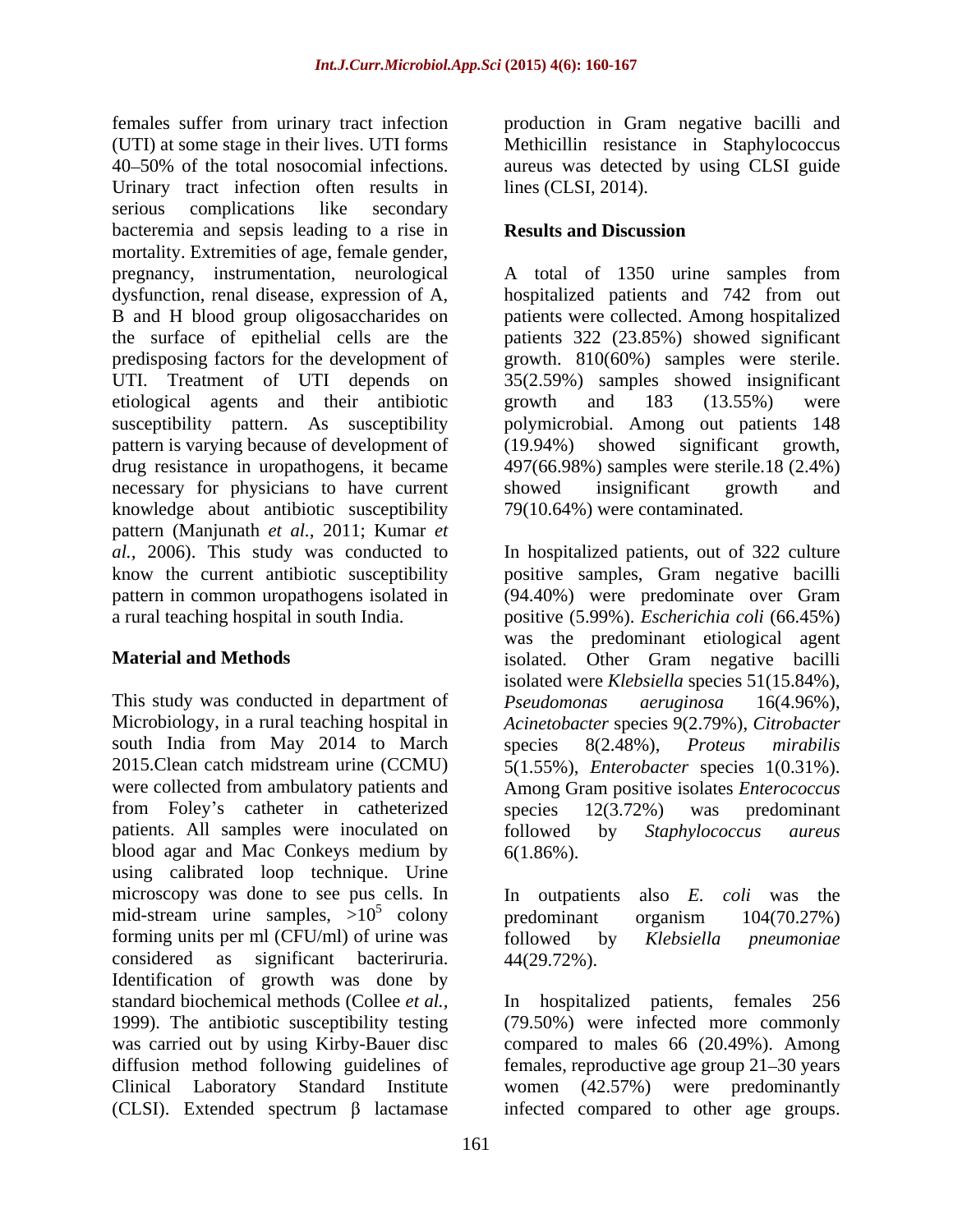Among men age group above 60 years were **In** outpatients 80% of *E. coli* and 82% of infected more 16(24.24%) compared to other age groups. In outpatients also females were infected more 105(71%) compared to Amikacin. males 43(29%).

In hospitalized patients eighty eight percent coli were sensitive (22% resistant) to of *E. coli* isolates were resistant to Ampicillin. The rates of resistance among Klebsiella species were sensitive to Gram negative bacilli to cephalosporins Nitrofurantoin. In outpatients 81% of *E. coli* including 3 rd generation were increasingly and 36% of *Klebsiella pneumoniae* were high. Ceftazidime resistance in *E. coli* was 80% and in *Klebsiella* species it was 82%.<br>Among non-fermenters 58% of Resistance to cotrimoxazole was varied in *Pseudomonas aeruginosa*, 58% of *Acinetobacter* species, 75% of *Proteus*  species were resistant to ceftazidime. In from hospitalized patients showed outpatients also *E. coli* showed 80% resistance. But in out patients 39% of *E.coli* resistance to Ampicillin. 57% of *E. coli* and 40% *Klebsiella pneumoniae* strains isolates and 50% of *Klebsiella pneumoniae* were resistant to Ceftazidime.

hospitalized patients and outpatients also. 80% of E. coli, 82% of Klebsiella 74% of *E. coli*, 50% *Klebsiella* species, 59% hospitalized patients showed resistance to Norfloxacin. In outpatients 62% of *E. coli* and only 10% of *Klebsiella pneumoniae* were resistant to Norfloxacin. Resistance to Imipenem was observed in 9%

Coming to the aminoglycoside susceptibility from hospitalized patients. In outpatients all pattern in Gram negative bacilli isolated isolates of E. coli and Klebsiella from hospitalized patients, 42% and 21% of *pneumoniae* were sensitive to Imipenem. *E. coli* were resistant to Gentamicin and Amikacin respectively.40% and 27% of Among Gram positive isolates 75% *Klebsiellae* species isolates were resistant to *aeruginosa* strains were resistant Amikacin and 27% were resistant to Gentamicin.25% resistant to both Gentamicin and Amikacin. strains were resistant to Nitrofurantoin,

In outpatients 80% of *E. coli* and 82% of *Klebsiella pneumoniae* were susceptible to Gentamicin. All isolates were sensitive to Amikacin.

In hospitalized patients 78% strains of *E. coli* were sensitive (22% resistant) to Nitrofurantoin. But only 33% strains of *Klebsiella* species were sensitive to sensitive to Nitrofurantoin.

Resistance to cotrimoxazole was varied in out patients and inpatients.52% and 56% of *E. coli* and *Klebsiella pneumoniae* strains from hospitalized patients showed were resistant. 33% resistance was observed in Acinetobacter species.

Resistance to quinolones was increased From hospitalzed patients ESBL production among Gram negative bacilli isolated from in Gram negative bacilli was 238 (68.32%). *Pseudomonas aeruginosa*, 72% Acinetobacter species isolated from producers. In outpatients ESBL production 80% of *E. coli*, 82% of *Klebsiella*  species,58% of *P. aeruginosa* & Acinetobacter species each were ESBL among *E. coli* and *Klebsiella pneumoniae* was 57% and 50% respectively.

> Resistance to Imipenem was observed in 9% of *E. coli* &11% of *Klebsiella pneumoniae* isolates of *E. coli* and *Klebsiella pneumoniae* were sensitive to Imipenem.

Gentamicin and Amikacin. Among Methicillin resistant (MRSA). But all nonfermentors 10% of *Pseudomonas*  of *Acinetobacter* species strains were *Enterococcus* species 40%, 65%, 80% Among Gram positive isolates 75% Staphylococcus aureus isolates were isolates were sensitive to Cotrmoxazole, Nitrofurantoin and Vancomycin. 80% of strains were resistant to Norfloxacin. Among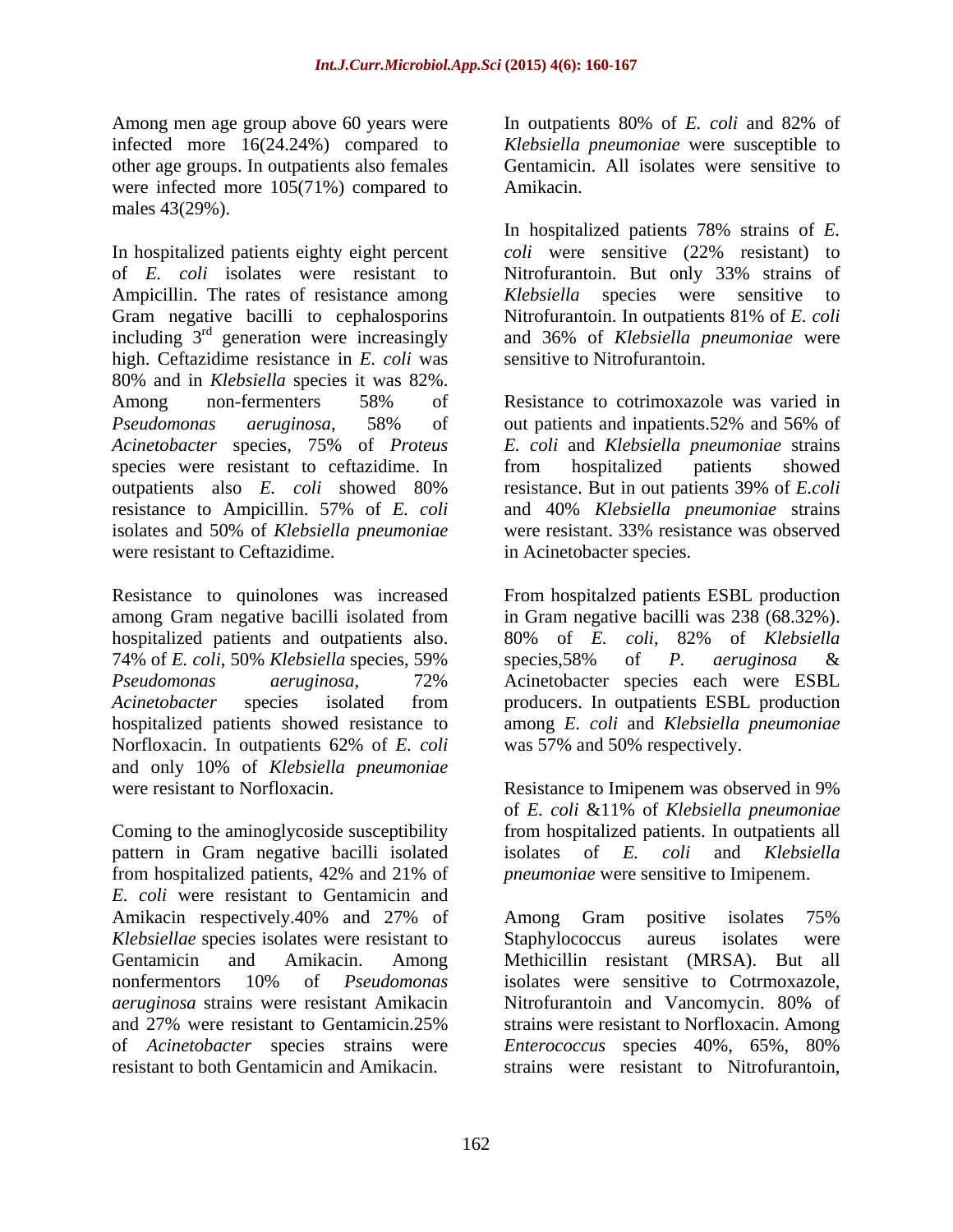Present study showed that females were norfloxacin, cotrimoxazole & ampicillin. more commonly infected with urinary tract Cephalosporins including  $3<sup>rd</sup>$  generation hospitalized (79.50%) and outpatients hospitalized patients and outpatients. group predominantly was infected (42.57%). anal opening to urethra. 68.32%. 80% of E. coli & 82% of Klebsiella

*E. coli* was the predominant organism in isolated from out patients had showed 61% both hospitalized patients (66.45%) and out and 60% sensitivity but from hospitalized patients (70.27%). This was also observed in patients shown only 48% and 44% other studies also (Manjunath *et al.,* 2011; Ram *et al.,* 2000; Dalela *et al.,* 2012). Other (Bhargavi *et al.,* 2010). Other organism isolated from out patients was *Klebsiella* 

negative bacilli to cause UTI in both hospitalized and outpatients like *E. coli* and *Klebsiella pneumoniae* were resistant to **Resistance** to aminoglycosides is Cotrimoxazole and Ampicillin. This was and 79% of strains of E. coli, 73% of observed in other studies (Manjunath *et al.,* 2011; Arjunan *et al.,* 2010; Mohanty *et al.,* hospitalized patients was high compared to of *E. coli* and *Klebsiella pneumoniae* from

Ampicillin and Norfloxacin respectively. out patients. 74%, 52 & 88% of *E. coli* from But all were sensitive to Vancomycin. hospitalized patients and 62%, 39%, 80% infections compared to males both in showed high resistance pattern in both (71%). Male to female ratio was 3.8:1in Extended spectrum  $\beta$  lactamase production hospitalized patients and in outpatients it by *E. coli* & *Klebsiella pneumoniae* and was 2.44:1. This was in correlation with other Gram negative bacilli is responsible other studies (Akram *et al.,* 2007; Ram *et*  for resistance to cephalosporins. Wide al., 2000). Among females 21–30 years age spread use of quinolones in treatment of UTI But in males age group above 60 years were to quinolones in Gram negative bacilli. This infected more 16 (24.24%). The was observed in other studies (Zervos *et al.,* predominance of UTI in female population 2003; Ena *et al.,* 1995). In our study ESBL is because of short urethra and proximity of producing Gram negative bacilli were In the present study Gram negative bacilli ESBL producers. Decreased sensitivity to were the common agents to cause UTI Cotrimoxazole was observed in the present compared to Gram positive organisms and study. *E. coli* and *Klesiealla pneumoniae* both hospitalized patients (66.45%) and out and 60% sensitivity but from hospitalized from outpatients showed resistance to norfloxacin, cotrimoxazole & ampicillin.<br>Cephalosporins including 3<sup>rd</sup> generation  $r d$  conoration generation hospitalized patients and may be responsible for increasing resistance 68.32%. 80% of *E. coli* &82% of *Klebsiella pneumoniae* from hospitalized patients were isolated from out patients had showed 61% patients shown only 48% and 44% sensitivity to Cotrimoxazole.

Gram negative bacilli isolated from Toour surprise 78% of strains of *E. coli* hospitalized patients were *Klebsiella*  from hospitalized patients and 81% of *E. pneumoniae*, *Pseudomonas aeruginosa, coli* from out patients were sensitive to *Acinetobacter* species*, Citrobacter* species*,* Nitrofurantoin which was not prescribed that *Proteus mirabilis* and *Enterobacter* species much frequently by clinical practitioners. *pneumonia* (29.72%). Nitrofurantoin was high in *Klebsiella*  Our study shows predominant Gram were sensitive from hospitalized and out This was also observed in some studies (Mandal *et al.,* 2012). But resistance to *pneumoniae*, only 33% and 36% of strains patients respectively.

commonly used antibiotics like Norfloxacin, comparatively less in Gram negative bacilli 2013). Resistance to these antibiotics in species from hospitalized patients and 100% Resistance to aminoglycosides is and 79% of strains of *E. coli*,73% of *Klebsiella peumoniae*, 90% of *Pseudomonas aeruginosa* and 75% of *Acinetobacter*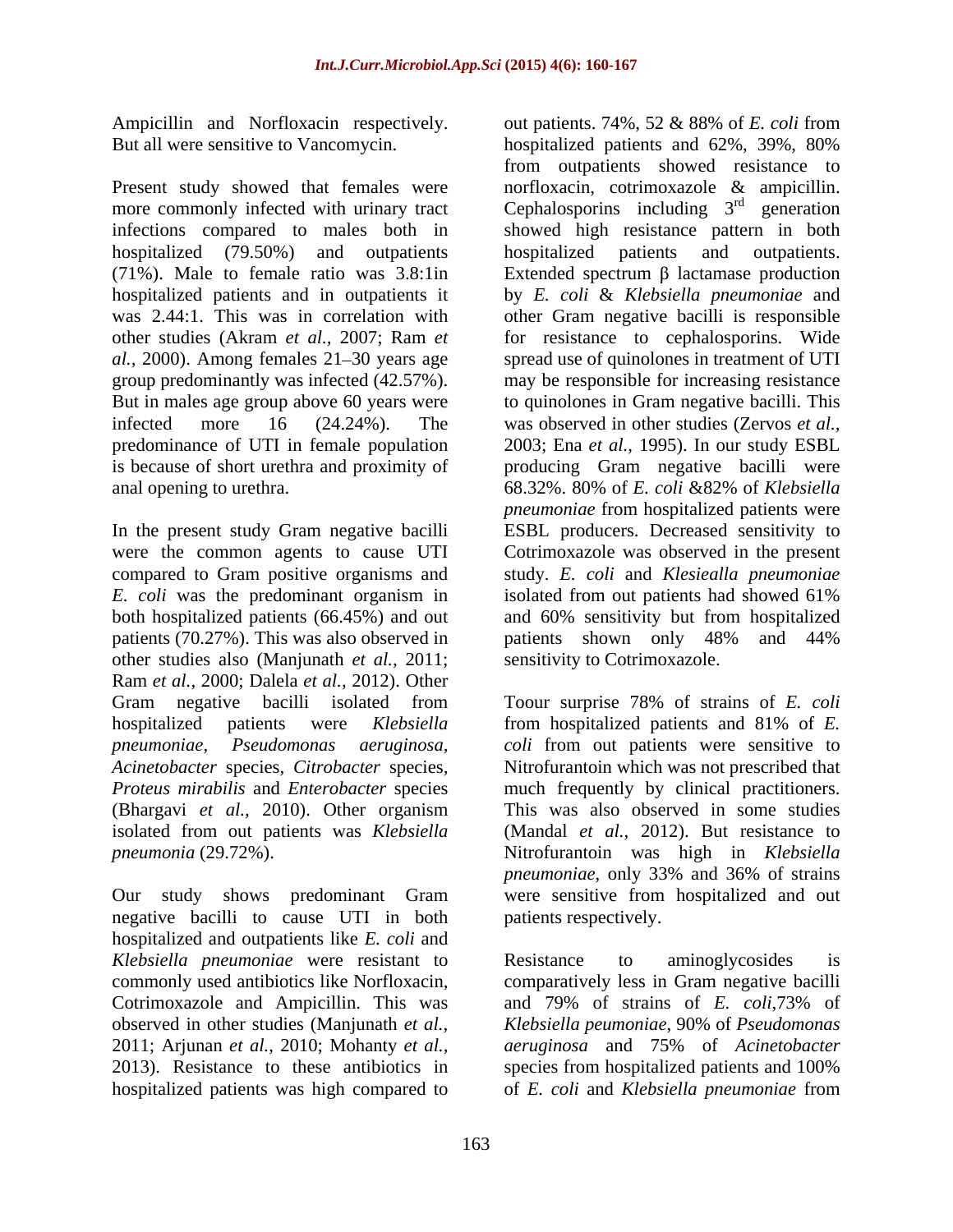Even sensitivity to Gentamicin was also 58% of *E. coli* and 60% of *Klebsiella*  significant in *E. coli* and *Klebsiella pneumoniae* from inpatients were sensitive *pneumoniae* isolated from out patients i.e. 80% and 82%. This was in correlation with

out patients were sensitive to Amikacin. other studies (Mandal *et al.*, 2012). But only to Gentamicin.

|           |              | <b>Sex distribution</b> |               |
|-----------|--------------|-------------------------|---------------|
| Age       | Male         | female                  | <b>Total</b>  |
| group     |              |                         |               |
| $0 - 10$  | $11(3.42\%)$ | $10(3.10\%)$            | 21(6.52%)     |
| $11-20$   | 6(1.86%)     | 55(17.08%)              | $61(18.94\%)$ |
| $21-30$   | $11(3.42\%)$ | 109(33.85%)             | 120(37.27%)   |
| $31 - 40$ | 7(2.17%)     | 29(9.00%)               | 36(11.17%)    |
| $41 - 50$ | 6(1.86%)     | 28(8.69%)               | 34(10.55%)    |
| $51-60$   | 9(2.79%)     | 18(5.59%)               | 27(8.38%)     |
| 61-70     | $16(4.96\%)$ | 7(2.17%)                | 23(7.14%)     |
| Total     | 66(20.49%)   | 256 (79.50%)            | $322(100\%)$  |

**Table.1** Age and sex wise distribution of inpatients

| Table.2 Etio.<br>Etiological agents isolated from hospitalized patients |  |  |
|-------------------------------------------------------------------------|--|--|
|                                                                         |  |  |

| <b>Bacterial species</b>         | <b>Total number</b> |
|----------------------------------|---------------------|
| E.coli                           | 214(66.45%)         |
| Klebsiella                       | 51(15.84%)          |
| pneumoniae                       |                     |
| Pseudomonas                      | $16(4.96\%)$        |
| aeruginosa                       |                     |
| Citrobacter species              | 8(2.48%)            |
| Acinetobacter                    | 9(2.79%)            |
| species                          |                     |
| Proteus mirabilis                | 5(1.55%)            |
| Enterobacter species             | $1(0.31\%)$         |
| Staphylococcus                   | 6(1.86%)            |
| aureus                           |                     |
| Enterococcus species $12(3.72%)$ |                     |
|                                  |                     |
| Total                            | 322(100%)           |

| Table.3 Etiold<br>agents isolated<br>t from out patients<br>e ivul u |  |  |  |
|----------------------------------------------------------------------|--|--|--|
|                                                                      |  |  |  |

| <b>Bacterial species</b> | <b>Total number</b> |
|--------------------------|---------------------|
| $E. coli$                | 104(70.27%)         |
| Klebsiella               | 44(29.72%)          |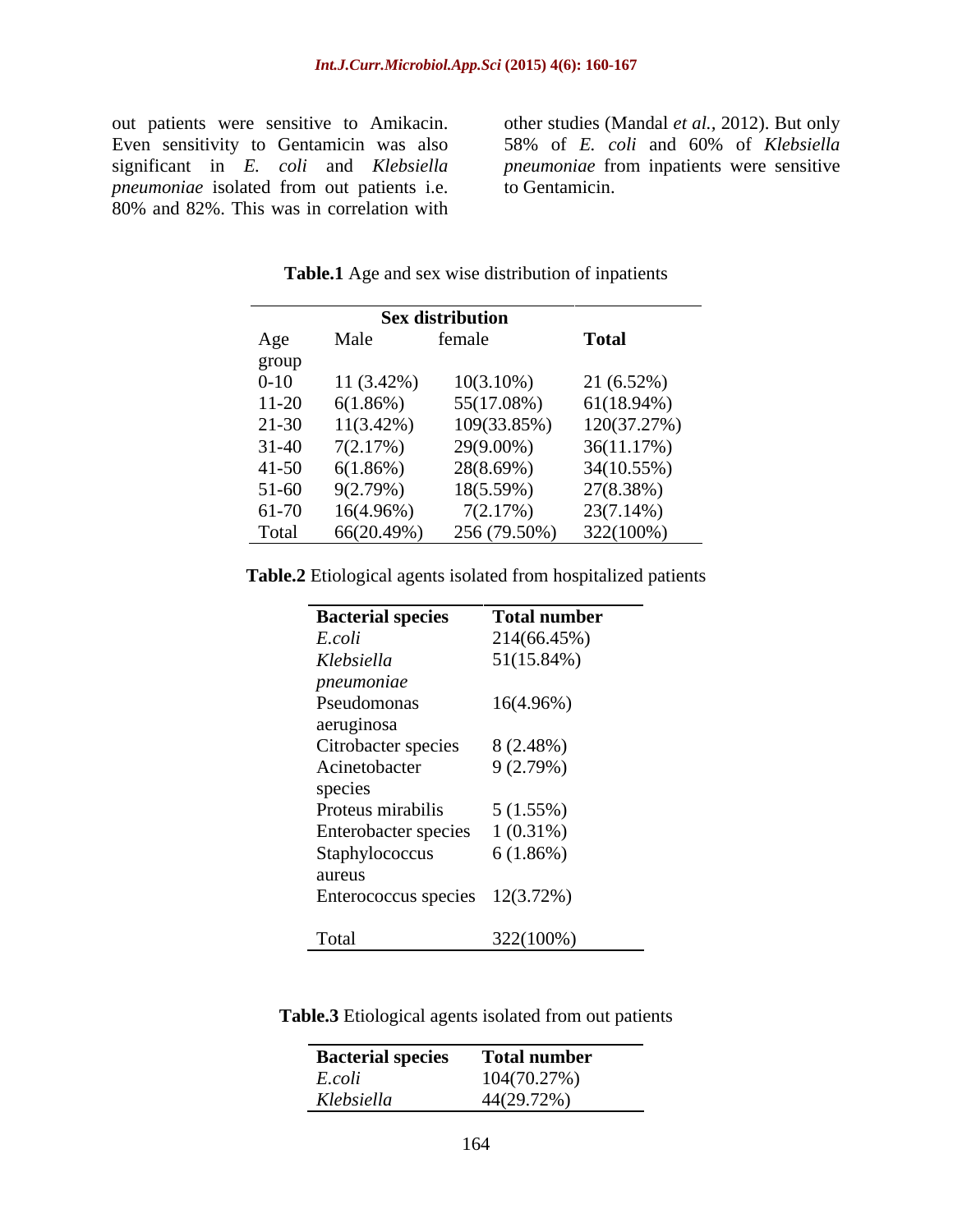### *Int.J.Curr.Microbiol.App.Sci* **(2015) 4(6): 160-167**

## **Table.4** Susceptibility pattern of Gram negative isolates from hospitalized patients

| Antibiotic susceptibility (% sensitive)<br>Organism Amp Gen<br>E.coli 12 58 7<br>Klebsiella<br>pneumoniae - 60 7<br>Pseudomonas<br>aeruginosa - 63 9<br>Acinetobacter |  |     |    |    |     |            |     |
|-----------------------------------------------------------------------------------------------------------------------------------------------------------------------|--|-----|----|----|-----|------------|-----|
|                                                                                                                                                                       |  | AK  |    |    | CAZ | <b>COT</b> |     |
|                                                                                                                                                                       |  |     | 78 |    | 20  | 48         |     |
|                                                                                                                                                                       |  |     |    |    |     |            |     |
|                                                                                                                                                                       |  |     |    | 50 |     | 44         | 89  |
|                                                                                                                                                                       |  |     |    |    |     |            |     |
|                                                                                                                                                                       |  |     |    |    |     |            | 100 |
|                                                                                                                                                                       |  |     |    |    |     |            |     |
|                                                                                                                                                                       |  |     |    |    |     |            | 50  |
|                                                                                                                                                                       |  |     |    |    |     |            |     |
| species<br>Proteus<br>mirabilis<br>Citrobacter                                                                                                                        |  | 100 |    |    |     |            |     |
|                                                                                                                                                                       |  |     |    |    |     |            |     |
| species                                                                                                                                                               |  |     |    |    |     |            | 100 |

Amp -Ampicillin, Gen - Gentamicin,AK-Amikacin, NIT- Nitrofurantoin,NX -Norfloxacin, CAZ- Ceftazidime, COT-Cotrimoxazole,I-Imipenem.

|                                                                                                             |     |      |           | Antibiotic susceptibility (% sensitive) |                     |        |  |
|-------------------------------------------------------------------------------------------------------------|-----|------|-----------|-----------------------------------------|---------------------|--------|--|
| Organism                                                                                                    | Amp | Gen  |           |                                         | AK NIT NX CAZ COT ' |        |  |
| E.coli                                                                                                      |     | -80- | $100 -$   |                                         |                     | 61 100 |  |
| Klebsiella                                                                                                  |     |      |           |                                         |                     |        |  |
| pneumoniae                                                                                                  |     |      | 82 100 36 |                                         |                     | 60     |  |
| Appendent March 111 (Compared Contenting AV Application MT Mitroformation MV Montflorence CAZ Coffeed three |     |      |           |                                         |                     |        |  |

## **Table.5** Susceptibility pattern of Gram negative isolates from outpatients

Amp -Ampicillin, Gen - Gentamicin,AK-Amikacin, NIT- Nitrofurantoin,NX -Norfloxacin, CAZ- Ceftazidime, COT-Cotrimoxazole, I-Imipenem.

## **Table.6** Susceptibility pattern of Gram positive isolates from hospitalized patients

| Organism<br>Amp<br>Gen                                        | <b>NIT</b> | <b>NX</b> | <b>COT</b> | <b>TTA</b><br>$V\mathbf{A}$ |
|---------------------------------------------------------------|------------|-----------|------------|-----------------------------|
| $\Omega$<br>$\overline{a}$<br>Enterococcus<br>35 <sub>1</sub> | 60         | 20        |            | $\overline{100}$            |
| species                                                       |            |           |            |                             |
| Staphylococcus                                                |            |           |            |                             |
| aureus                                                        | 100        |           | 100        | 100                         |

Amp - Ampicillin, Gen - Gentamicin,AK-Amikaci NIT- Nitrofurantoin,NX - Norfloxacin, CAZ- Ceftazidime, COT-Cotrimoxazole, I-Imipenem.

Common etiological agent like *E.coli* had shown good susceptibility pattern to drugs (79%,100%) and to Imipenem (91%,100%)

like Nitrofurantoin (78%,81%),Amikacin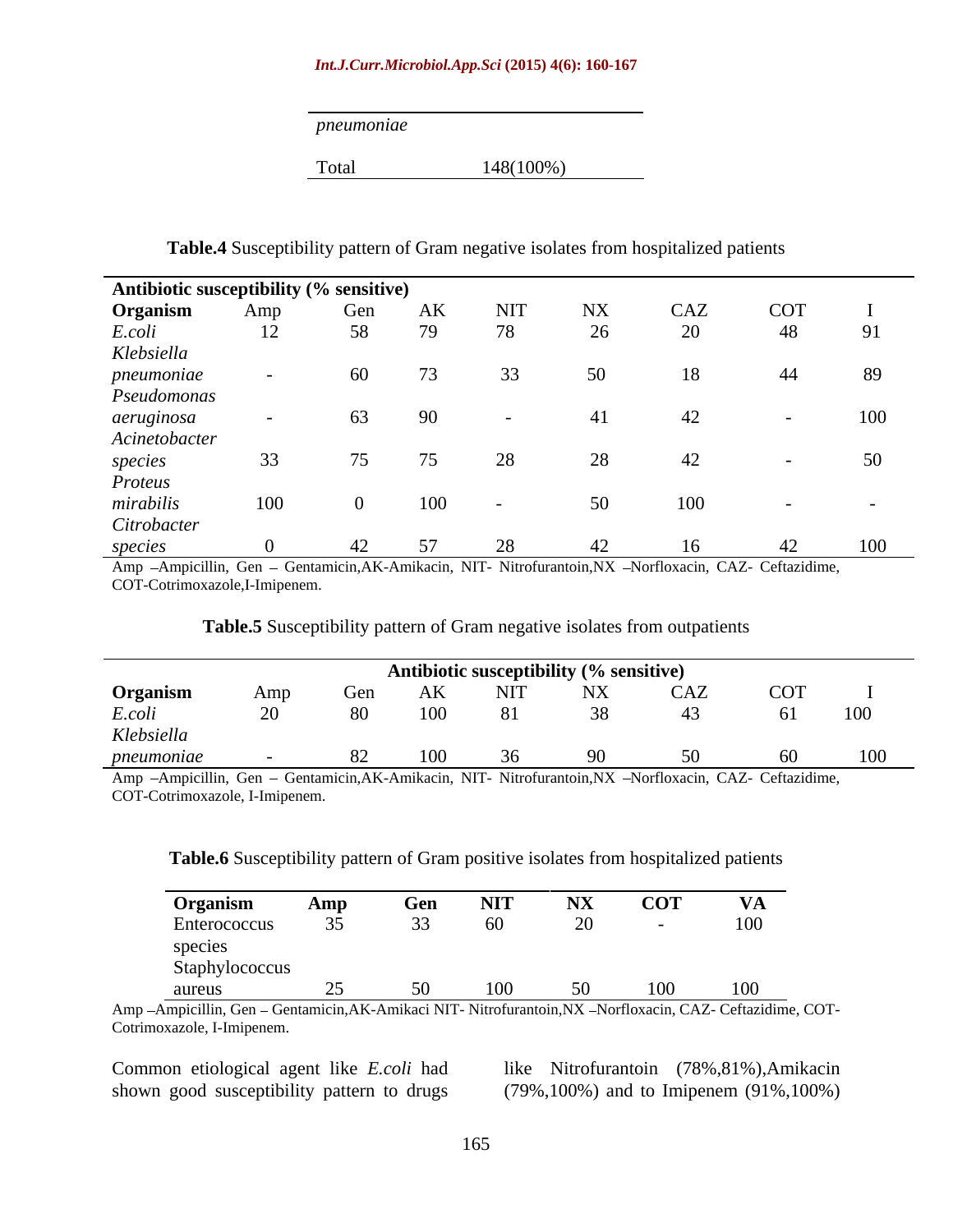in hospitalized patients and out patients

Even etiological agents mainly implicated to be patients from a rural environment, cause only hospital acquired UTI like Pseudomonas aeruginosa,Acinetobacter (90% &75%), Imipenem (100% &50%).

Among Gram positive isolates 75% of Staphylococcus aureus were MRSA and Beta lactam agents except  $5<sup>th</sup>$  generation cephalosporins were of no use in treating Boyd, L.B., Atmar, R.L., Randall, G.L., these infections. In our study all isolates Hamill, R.J., Steffen, D., these infections. In our study all isolates Hamill, R.J., Steffen, D., were sensitive to cotrimoxazole, Zechiedrich, L. 2008. Increased Nitrofurantoin and Vancomycin. fluoroquinolone resistance with time

The number of strains of S.aureus isolated in the present study was only six;more number of isolates needs to be tested in order to come to conclusion of susceptibility pattern of this species. Enterococcus strains showed Clinical and Laboratory Standards Institute. 60% sensitivity to Nitrofurantoin, 35% sensitivity to ampicillin and 100% sensitive antimicrobial susceptibility testing. to Vancomycin. Twenty fourth informational

As drug resistance among Gram negative bacilli and Gram positive cocci is Collee, J.G., Duguid, J.P., Fraser, A.G., Marmion, B.P., Simmons, A. 1999. increasing, most Gram negative Marmion, B.P., Simmons, A. 1999. uropathogens are resistant to commonly prescribed antibiotics by general of infective syndromes. In: Collee, practitioners likeNorfloxacin (quinolones), J.G., Fraser, A.G., Marmion, B.P., beta lactams. Gram negative uropathogens Simmons, A. (Eds). Mackie & are more susceptible to Nitrofurantoin, aminoglycosides like Amikacin, microbiology, 14th edn. Churchill Cotrimoxazole (out patients) and Imipenem.

Akram, M., Shahid, M., Khan, A.U. 2007. urinary tract infections in JNMC

- respectively. M. 2010. Prevalence and antibiotics Arjunan, M., Al-Salamah, A.A., Amuthan, susceptibility of uropathogens in patients from a rural environment, Tamil Nadu. *Am. J. Infect. Dis.,* 6:  $29 - 33$ .
- species were more susceptible to Amikacin Bhargavi, P.S., Gopala Rao, T.V., Mukkanti, <sup>th</sup> generation India. *Int. J. Microbiol. Res.*, 2: 1–6. K., Dinesh Kumar, B., Krishna, T.P. 2010. Increasing emergence of antibacterial resistance mainly in uropathogens: southeast part of
	- in Escherichia coli from >17,000 patients at a large county hospital as a function of culture site, age, sex, and location. *BMC Infect. Dis.,* 8: 4 10.
	- Performance standards for antimicrobial susceptibility testing. Twenty fourth informational supplement. Clinical and Laboratory Standards Institute. M100-S24. CLSI, Wayne, PA.
	- Laboratory strategy in the diagnosis J.G., Fraser, A.G., Marmion, B.P., Simmons, A. (Eds). Mackie & McCartney practical medical Livingstone, New York. Pp. 84–90.
- **References** 2012. Antibiotic resistance pattern in Etiology and antibiotic resistance  $\qquad \qquad$  reference to ESBL, AmpC  $\beta$ patterns of community-acquired lactamases and MRSA production. *J.*  Dalela, G., Gupta, S., Jain, D.K., Mehta, P. 2012. Antibiotic resistance pattern in uropathogens at a tertiary care hospital at Jhalawar with special *Clin. Diagn. Res., 6: 645-651.* 
	- Hospital Aligarh, India. *Ann. Clin.* Ena, J., Amador, C., Martinez, C. 1995. 12. *Microbiol. Antimicrob.,* 23: 6 14. Ortiz de la Tabla V. Risk factors for